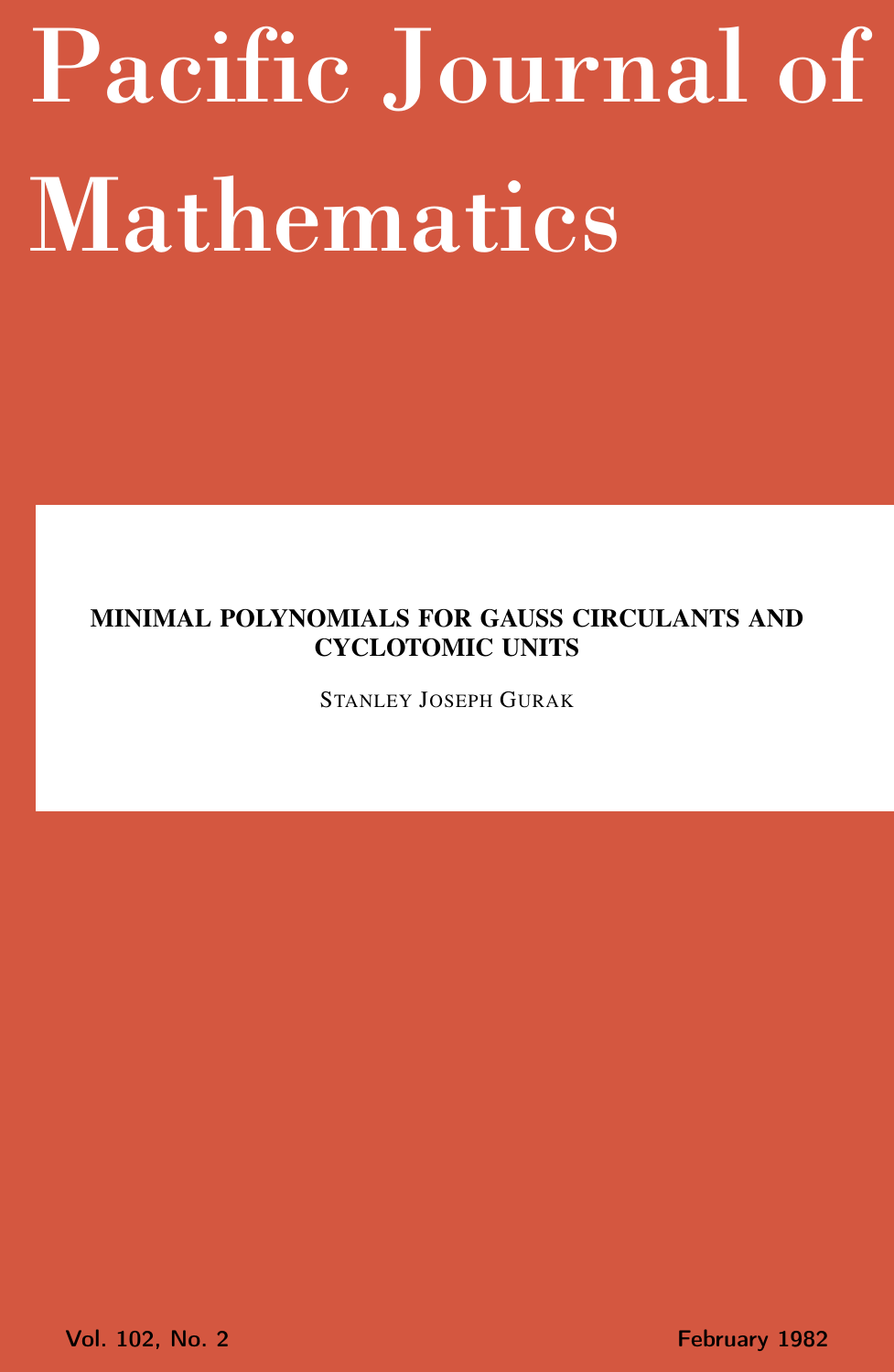# MINIMAL POLYNOMIALS FOR GAUSS CIRCULANTS AND CYCLOTOMIC UNITS

## S. GURAK

To determine the minimal polynomial of the Gauss periods of degree  $f$  corresponding to a given rational prime  $l > 3$  is a classical problem dating back to Gauss. In this paper I show that at least the beginning coefficients of their minimal polynomial can be computed in an elementary The methods used here extend to give a similar fashion. result for computing the minimal polynomials of the cyclotomic units.

1. Introduction. Let  $l$  denote a prime greater than 3 and fix  $\zeta = \cos(2\pi/l) + i \sin(2\pi/l)$ , a primitive l-root of unity. If  $l - 1 = ef$ with  $f > 1$  let K be the unique subfield of  $Q(\zeta)$  with  $[Q(\zeta):K] = f$ . Choose a generator s for the subgroup  $(Z_i^*)^e$  of e-powers in the full group  $Z_i^*$  of reduced residue classes modulo l. Fix a set of integers  $t_1, t_2, \cdots, t_e$  to represent the cosets  $H_1, H_2, \cdots, H_e$  of  $(Z_i^*)/(Z_i^*)^e$ . The values

$$
(1) \tTr_{Q(\zeta)/K}(\zeta^{t_i}) \t (1 \leq i \leq e)
$$

are the Gauss periods or circulants of degree  $f$  corresponding to  $l$ [4]. Their common minimal polynomial has the form

$$
(2) \t g(x) = x^e + a_1 x^{e-1} + a_2 x^{e-2} + \cdots + a_{e-1} x + a_e.
$$

Determining the coefficients of  $q(x)$  is a classical problem dating back to Gauss, and is intimately connected with the determination of the cyclotomic numbers of order  $e$ . Gauss himself determined the coefficients of  $g(x)$  for fixed values  $e \leq 4$ . For instance, when  $e = 2$ he found that

(3) 
$$
g(x) = x^2 + x + (1 - (-1)^{(l-1)/2} \cdot l)/4 \qquad [5, \text{ art. } 356].
$$

In case  $e = 3$ , the minimal polynomical

(4) 
$$
g(x) = x^3 + x^2 - (l-1)x/3 - ((l-1)/3 + kl)/9
$$
 [5, art. 358]

where the integer  $k$  is uniquely determined from the integral representation  $4l = (3k - 2)^2 + 27N^2$ . In particular, for  $l = 13$ , since  $52 = (\pm 5)^2 + 27$  one finds  $3k - 2 = -5$  so  $k = -1$  and  $g(x) = x^3 +$  $x^2-4x+1$  in (4).

For certain larger values, specifically  $e = 5, 6, 7, 8, 9, 10, 11, 12$ , 14, 16, 20, 24, 30, the cyclotomic numbers of order  $e$  have been determined through the efforts of Dickson, E. Lehmer, Whiteman,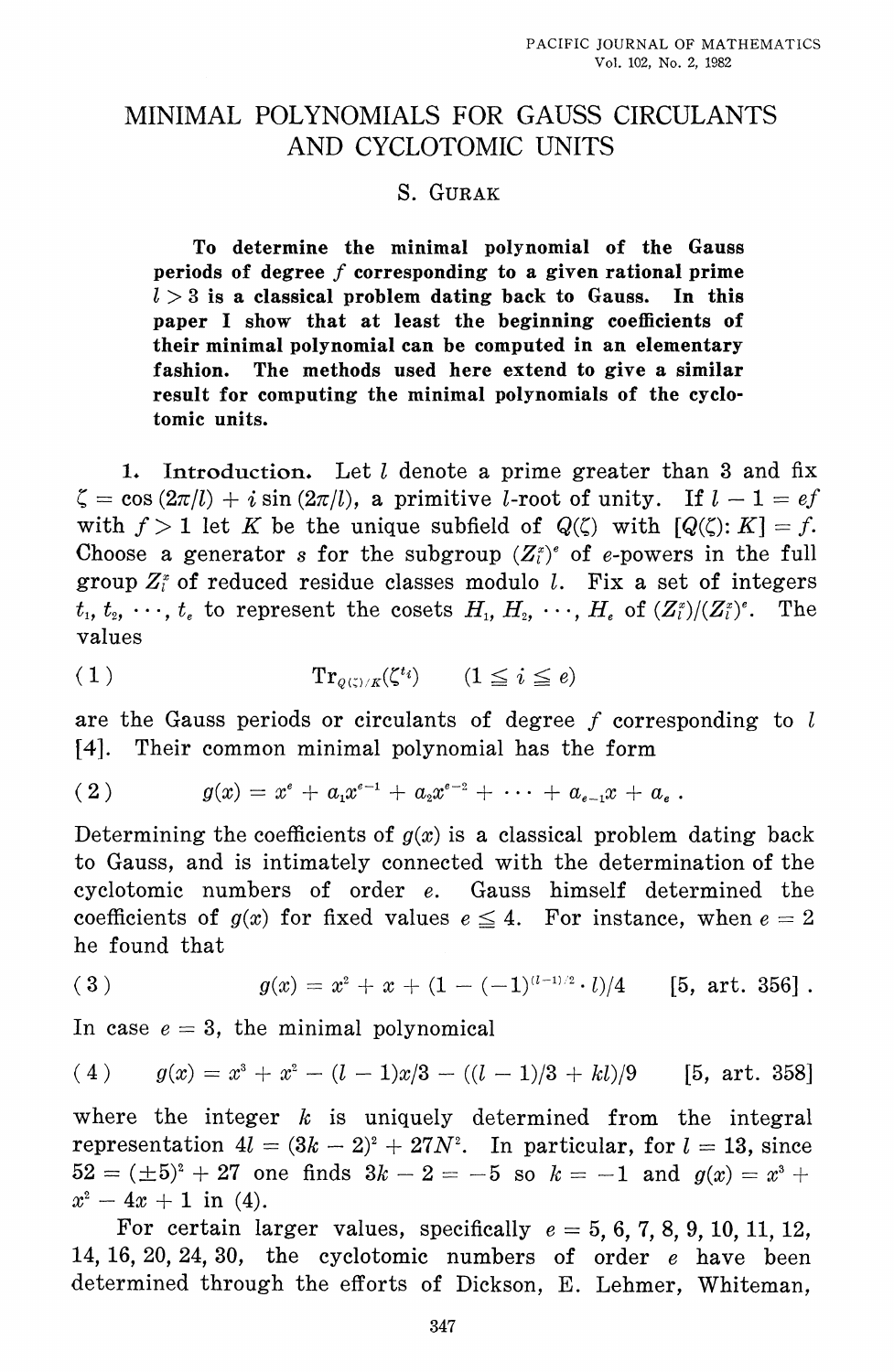Muskat, and more recently, Leonard and Williams (see [6] for an account of these results). For these values of e, the coefficients of the minimal polynomial  $g(x)$  for the corresponding Gauss periods are readily computed from the cyclotomic numbers.

In this paper I take another approach-determining the coefficients of  $g(x)$  in (2) for a fixed value f. The case  $f = 2$  was known to Gauss [5, art. 337]. Here each coefficient  $a<sub>r</sub>$  is given by a polynomial of degree  $\lceil r/2 \rceil$  in l; namely,

$$
( \, 5 \, ) \qquad \quad a_{r} = (-1)^{[r/2]} \binom{ (l-1)/2 - [(r+1)/2]}{[r/2]} \qquad \, (0 \leq r \leq e)
$$

where  $\lceil \cdot \rceil$  denotes the greatest integer function. When  $f > 2$  it is natural to ask if each coefficient  $a_r$  in (2) can be computed in similar fashion by some polynomial in l. Of course, Eisenstein and Gauss' results [1, p. 220] for the next cases  $f = 3$  and 4 already indicate this is not so; the determination of the later coefficients becomes increasingly more dependent on the higher reciprocity laws. However, there is still evidence here that the beginning coefficients may follow such a pattern, and indeed I have found this to be the case. If  $p$  is the smallest prime factor of  $f$ , I will prove that if  $l$  is sufficiently larger than r then  $a_r = P_r(l)$  where for each r,  $P_r$  is a polynomial in  $l$  of degree  $[r/p]$ . The method of proof provides a recursion to compute the  $P_{r}$ .

In the next section I actually consider the more general question of determining the coefficients of the minimal polynomial for a sum of Gauss periods (1). This leads me to establish similar results for the cyclotomic units in  $\S 3$ .

 $2.$ The minimal polynomial for a sum of Gauss periods. Let C denote a finite set of k positive integers (repetitions allowed). I wish to determine the beginning coefficients for the minimal polynomial of the sum,

$$
(6) \qquad \qquad \theta = \mathrm{Tr}_{\mathcal{Q}(\zeta)/K} \left( \sum_{c \in C} \zeta^c \right)
$$

of Gauss periods (1), which I shall always assume generates  $K$  over Q. Under these hypotheses the minimal polynomial of  $\theta$  has the form (2) and equals  $g(x) = \prod_{i=1}^{e} (x - \theta^{(i)})$ , where for  $1 \leq i \leq e$ , the  $\theta^{(i)} = \mathrm{Tr} \left( \sum_{c} \zeta^{ct_i} \right) = \sum_{c} \left( \zeta^{ct_i} + \zeta^{cst_i} + \cdots + \zeta^{cs^{f-1}t_i} \right)$  denote the distinct conjugates of  $\theta$  in K. It is well known from the theory of equations [3] that the coefficients  $a_r$  of  $g(x)$  can be computed in terms of the symmetric power sums  $S_n = \sum (\theta^{(i)})^n$ . Specifically, this is expressed by Newton's identities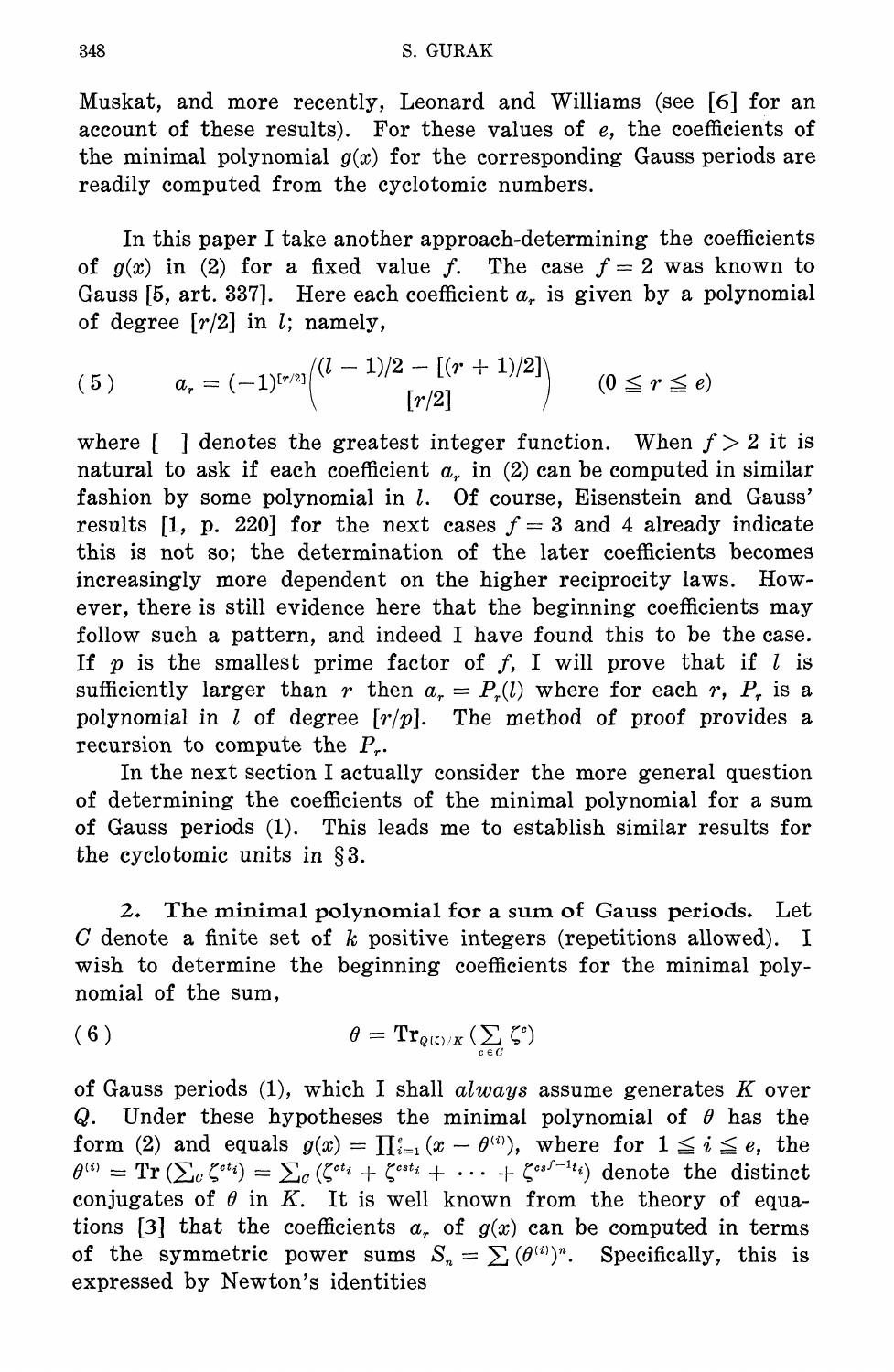$S_r + a_1 S_{r-1} + a_2 S_{r-2} + \cdots + a_{r-1} S_1 + ra_r = 0$   $(1 \leq r \leq e)$ ,  $(7)$ or equivalently in determinant form,

$$
(8) \quad a_{r} = \frac{(-1)^{r}}{r!} \begin{vmatrix} S_{1} & 1 & 0 & 0 & 0 & \cdots & 0 \\ S_{2} & S_{1} & 2 & 0 & 0 & \cdots & 0 \\ S_{3} & S_{2} & S_{1} & 3 & 0 & \cdots & 0 \\ \vdots & \vdots & \vdots & \ddots & \vdots & \vdots & \vdots \\ S_{r-1} & S_{r-2} & S_{r-3} & \cdots & S_{1} & r-1 \\ S_{r} & S_{r-1} & S_{r-2} & \cdots & S_{2} & S_{1} \end{vmatrix} \quad (1 \leq r \leq e).
$$

Already  $a_1 = -S_1 = -\mathrm{Tr}_{Q(\zeta)/Q}(\sum_{c} \zeta^c) = k$  if no  $c \equiv 0 \pmod{l}$ . To compute the higher power sums I first note that the number  $N(n)$ of ones  $(\zeta^0)$  occurring in the multinomial expansion of any  $(\theta^{(i)})^n =$  $(\sum_{c} \zeta^{ct_i} + \zeta^{cst_i} + \cdots + \zeta^{cs_f-1}t_i)^n$  is the number of tuples  $(c_1, c_2, \cdots, c_n)$ in  $C<sup>n</sup>$  satisfying a relation

$$
(9) \t s^{\alpha_1}c_1 + s^{\alpha_2}c_2 + \cdots + s^{\alpha_n}c_n \equiv 0 \pmod{l}
$$

for some choice of exponents  $\alpha_i = 0, 1, 2, \dots, f-1$   $(1 \le i \le n)$ . Since the total number of terms in expanding  $(\theta^{(i)})^n$  is  $(fk)^n$ , the number of nonones in the multinomial expansion of  $(\theta^{(i)})^n$  is  $(fk)^n - N(n)$ . Taking into account the contribution of each term  $(\theta^{(i)})^n$  in the power sum  $S_n$ , one finds a total of  $(l-1)N(n)/f$  ones, and  $(l-1)((fk)^n - N(n))/f$  nonones, exactly  $((fk)^n - N(n))/f$  occurrences of each of the  $(l-1)$  primitive *l*-roots of unity. Since  $\sum_{i=1}^{l-1} \zeta_i^i = -1$ , the value  $S_n$  must be  $(l-1)N(n)/f - (k f)^n - N(n)/f$ , or equivalently

$$
(10) \t S_n = lN(n)/f - k^n f^{n-1}
$$

I now establish the main result concerning the minimal polynomial of  $\theta$  in (6). Let  $\eta$  be a fixed primitive f-root of unity and  $p$  be the smallest prime factor of f. For each  $2 \le r \le e$  let  $M(r)$  be the maximum of the sums

(11) 
$$
(c_1 + c_2 + \cdots + c_r)^{\phi(f)}, \quad c_i \text{ in } C
$$

where  $\phi$  denotes, as customary, the Euler totient function. The beginning coefficients  $a_r$  can be computed as follows.

**THEOREM 1.** For all primes  $l \equiv 1 \pmod{f}$  and greater than  $M(r)$  the coefficient a, of the minimal polynomial of  $\theta$  in (6) satisfies  $a_r = P_r(l)$ , where for each r,  $P_r$  is a polynomial of degree  $\lceil r/p \rceil$  in  $l.$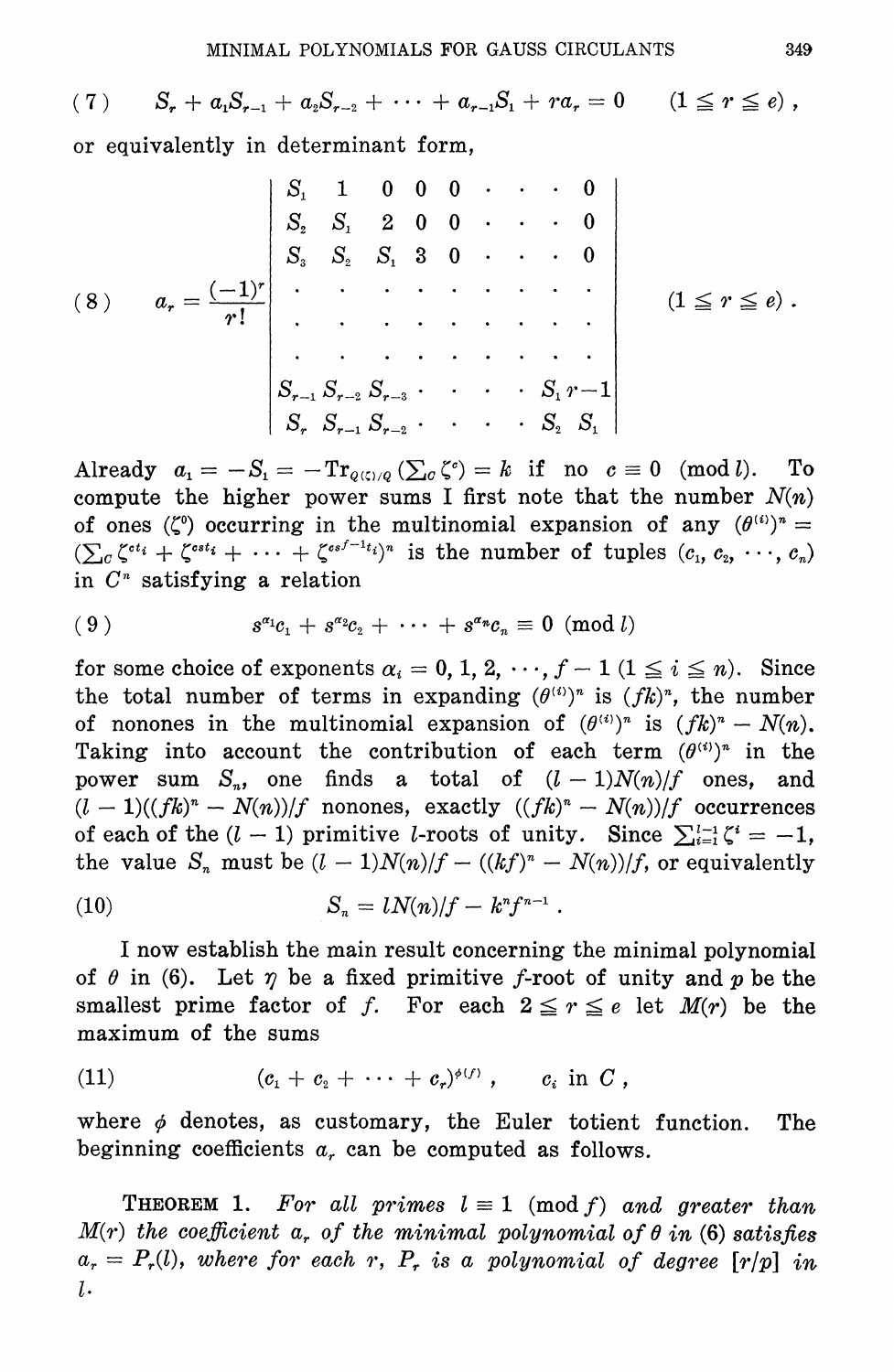*Proof.* I begin with two initial remarks. First, since  $l \equiv 1$ (mod f) each prime lying above l in  $Q(\eta)$  has residue degree one. Thus the condition  $l > M(r)$  ensures that for  $n \leq r$ , no sum

(12) 
$$
s^{\alpha_1}c_1 + s^{\alpha_2} \cdot c_2 + \cdots + s^{\alpha_n}c_n \equiv 0 \pmod{l}
$$

where  $c_i \in C$  and  $\alpha_i = 0, 1, 2, \dots, f-1$   $(1 \leq i \leq n)$  unless

(13) 
$$
\eta^{\alpha_1}c_1 + \eta^{\alpha_2}c_2 + \cdots + \eta^{\alpha_n}c_n = 0,
$$

since otherwise  $l \leq N_{Q(\eta)/Q}(\eta^{a_1}c_1 + \cdots + \eta^{a_n}c_n) \leq M(r)$ . Second, since each  $c_i > 0$ , if relation (12) holds the number *n* of terms in the sum is at least  $p$ .

Now it follows from the above remarks that  $N(n) = 0$  for  $1 \leq$  $n < p$ , so  $S_n = -k^n f^{n-1}$   $(1 \le n < p)$  in (10). If  $p | n$  then  $N(n) > 0$ since clearly the *n*-tuple  $(c, c, \dots, c)$ , for any *c* in *C*, satisfies (13) by choosing  $n/p$  repetitions of  $\eta^{f/p}c + \eta^{2f/p}c + \cdots + \eta^{f}c = 0$ . Thus  $S_n$  is a polynomial expression of degree one in l whenever  $p|n$ .

I now proceed to prove the theorem by inducting on r. It easily follows from the preceding discussion that for  $1 \le r < p$ , the coefficients  $a_r$  are positive constants. Indeed, since  $S_n = -k^n f^{n-1}$  $(1 \leq n < p)$ , one finds from (8) that

(14) 
$$
a_r = k^r((r-1)f+1)((r-2)f+1)\cdots(2f+1)(f+1)/r!
$$
  
for  $1 < r < p$ 

Now assume that  $r \geq p$  and that each coefficient  $a_n$ , for  $n < r$ , satisfies  $a_n = P_n(l)$ , where for each n,  $P_n$  is a polynomial of degree  $[n/p]$  whose leading term has sign  $(-1)^{[n/p]}$ . Next write  $r = up + v$ for integers u and v with  $0 \le v < p$ . Then one has from (7) that

(15) 
$$
ra_r = -a_{r-1}S_1 - \cdots - a_{r-r}S_r - \cdots -a_{r-p}S_p - \cdots - a_{r-p-r}S_{p+r} - \cdots - a_0S_r.
$$

From the induction hypothesis and the above remarks concerning the symmetric power sums  $S_n$   $(1 \le n \le p)$ , the first v terms of the sum in (15) and the pth term each have leading term of degree  $r/p$ and sign  $(-1)^{[r/p]}$ . The remaining terms are either of lower degree or have a leading term of degree  $\lceil r/p \rceil$  and sign  $(-1)^{\lfloor r/p \rfloor}$  also. Thus it follows that  $a_r = P_r(l)$  for some polynomial expression  $P_r$  of degree  $[r/p]$  in *l* whose leading term has sign  $(-1)^{[r/p]}$ . This completes the induction and the proof of the theorem.

The special choice  $C = \{1\}$  yields the following corollary concerning the minimal polynomial of the Gauss periods (1).

The coefficient  $a_r$ , for the minimal polynomial of COROLLARY.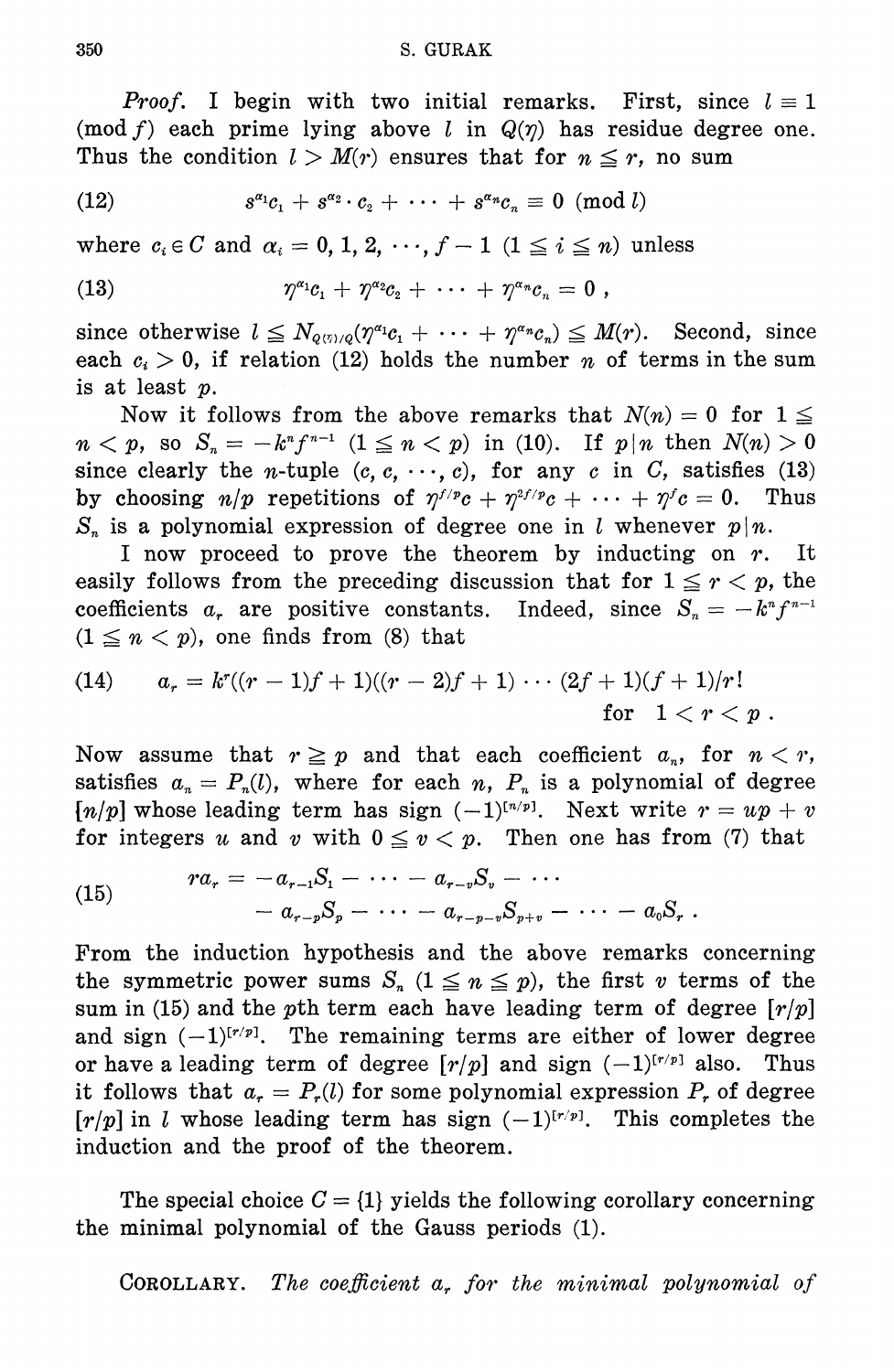the Gauss periods given in (1) satisfies  $a_r = P_r(l)$  if  $r < i^{(f)}\sqrt{l}$ , where for each r,  $P_r$  is a polynomial of the degree  $[r/p]$ . In particular, for  $1 < r < p$ ,  $P_r = 1/r!((r-1)f+1)((r-2)f+1)\cdots(2f+1)(f+1).$ 

EXAMPLE 1. Upon calculating the numbers  $N(1) = N(2) = 0$ ,  $N(3) = 3$  and  $N(4) = N(5) = 0$  in (10) for the choice  $\{C\} = 1$  in the case  $f = 3$  of the above corollary, one finds the following polynomial expressions for the coefficients  $a_r$  ( $0 \le r \le 5$ ) of the minimal polynomial of the period  $\zeta + \zeta^* + \zeta^{*^2}$  from (7):

$$
a_0 = 1
$$
,  $a_1 = 1$ ,  $a_2 = 2$ ,  $a_3 = -2(l-7)/3$ ,  $a_4 = -(2l-35)/3$ ,

and

 $a_{\rm s} = -(4l - 91)/3$ .

The pattern of these coefficients is exhibited below for primes  $l < 37$ .

|    | Minimal polynomial $q(x)$                                                      |
|----|--------------------------------------------------------------------------------|
|    | $x^2 + x + 2$                                                                  |
| 13 | $x^4 + x^3 + 2x^2 - 4x + 3$                                                    |
| 19 | $x^6 + x^5 + 2x^4 - 8x^3 - x^2 + 5x + 7$                                       |
| 31 | $x^{10} + x^9 + 2x^8 - 16x^7 - 9x^6 - 11x^5 + 43x^4 + 6x^3 + 63x^2 + 20x + 25$ |

3. Minimal polynomials for the cyclotomic units. I shall now apply the results of the last section to determine the beginning coefficients of the minimal polynomials for the cyclotomic units of the maximal real subfield  $K$  of  $Q(\zeta)$ . The cyclotomic units are customarily indexed  $\theta_i = \sin (\pi j/l)/\sin (\pi/l)$  for  $j = 2, 3, \dots, (l-1)/2$  [2, p. 360]. However, it is convenient here to reindex them as

(16) 
$$
\theta_k = \sin (2\pi k/l)/\sin (\pi/l) \quad \text{for} \quad 1 \leq k \leq (l-3)/2.
$$

It is easy to show that  $\theta_k = -2 \sum_{i=1}^k \cos (\pi (l - (2i - 1))/l)$  and hence is conjugate to  $-(\zeta^{-(2k-1)} + \zeta^{-(2k-3)} + \cdots + \zeta^{-1} + \zeta^1 + \cdots + \zeta^{2k-3} + \zeta^{2k-1}).$ Thus  $-\theta_k$  has the same minimal polynomial as the sum of Gauss periods of degree  $f = 2$  having the form (6) with  $C = \{1, 3, 5, \cdots,$  $2k-1$ . Noting that  $M(r) = (2k-1)r$  for  $r \ge 2$  from (11), it follows from Theorem 1 that if  $l > (2k - 1)r$  the coefficient b, of the minimal polynomial

$$
(17) \qquad f(x)=x^{(l-1)/2}+b_{1}x^{(l-3)/2}+\cdots+b_{r}x^{(l-2r-1)/2}+\cdots+b_{(l-1)/2}
$$

for  $\theta_k$  satisfies a polynomial of degree  $[r/2]$  in l. I actually prove the stronger result:

**THEOREM 2.** If  $l > (2k - 1)r$  then  $b_r = P_r(k, l)$  in (17), where for each  $r$ ,  $P_r$  is a polynomial in k and l of degree  $[r/2]$  in l and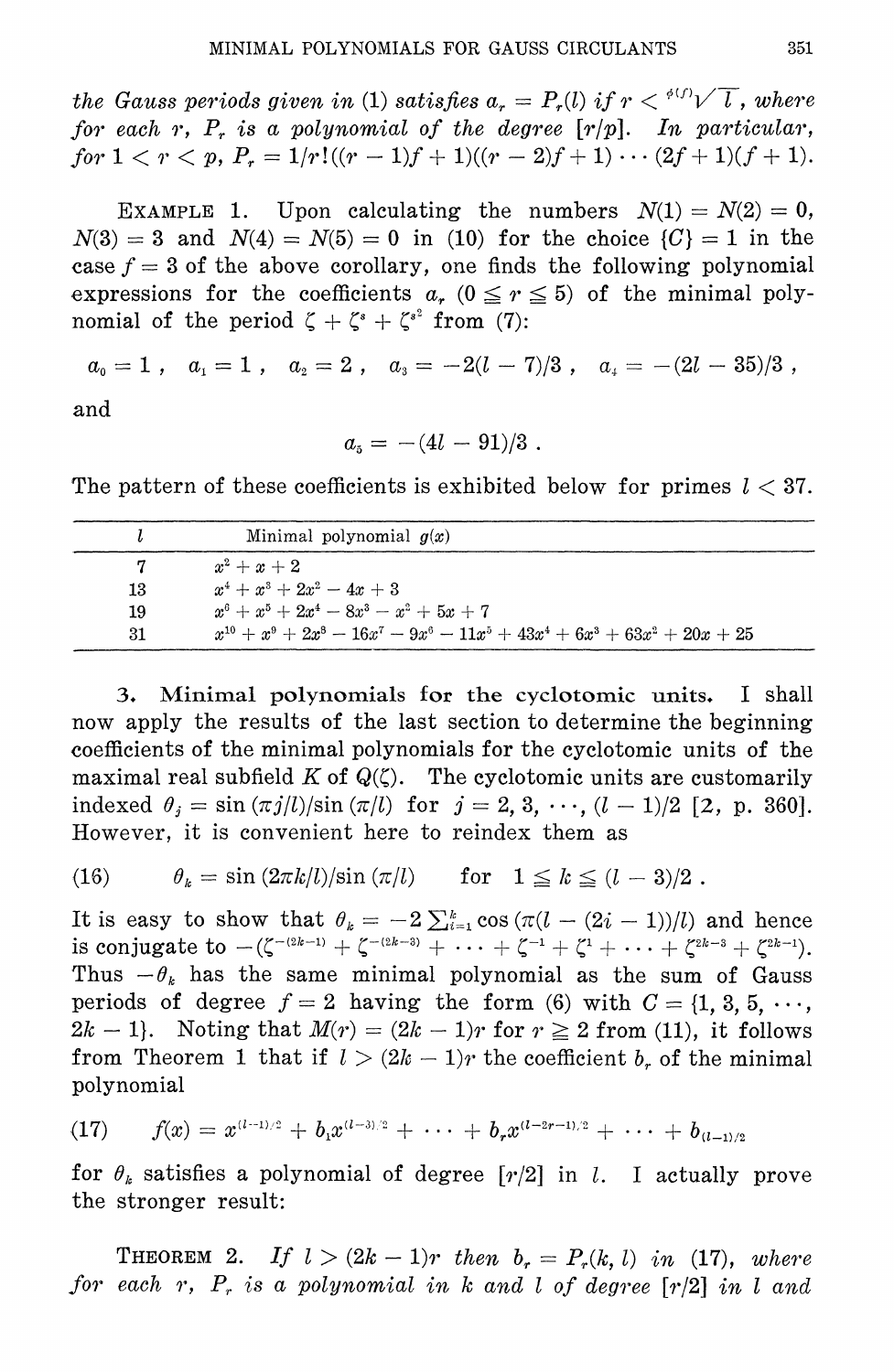of total degree r. For  $0 \le r \le 5$  these polynomials  $P_r$  are given by

$$
P_{\scriptscriptstyle 0} = 1 \; , \qquad P_{\scriptscriptstyle 1} = -k \; , \qquad P_{\scriptscriptstyle 2} = -k(l-3k)/2 \; , \qquad P_{\scriptscriptstyle 3} = k^{\scriptscriptstyle 2}(l-5k)/2 \; , \qquad P_{\scriptscriptstyle 4} = k^{\scriptscriptstyle 2}(l-5k)(l-7k)/8 \; + \; (k^{\scriptscriptstyle 3} - k)l/12 \; ,
$$

and

$$
P_5 = -k^3(l - 7k)(l - 9k)/8 - (k^4 - k^2)l/12.
$$

Before proving the Theorem I need the next combinatorial result.

LEMMA. The number  $N(k, n)$  of solutions of the equation  $c_1 + c_2 + \cdots + c_n = 0$  with each integer  $-(2k-1) \leq c_i \leq 2k-1$  and odd for  $1 \leq i \leq n$  and  $k > 0$ , is given by

(18) 
$$
N(k, n) = \begin{cases} \sum_{i=0}^{n/2-1} (-1)^i {n \choose i} {k(n-2i) + n/2 - 1 \choose n-1} & \text{if } n \text{ is even}, \\ 0 & \text{if } n \text{ is odd}. \end{cases}
$$

*Proof.* If *n* is odd the result is immediate, so assume that *n* is even. The number  $N(k, n)$  is seen to be the coefficient of the constant term in the expansion

$$
(x^{-(2k-1)}\,+\,x^{-(2k-3)}\,+\,\cdots\,+\,x^{-1} \,+\, x\,+\,\cdots\,+\,x^{2k-3}\,+\,x^{2k-1})^n~,\quad
$$

or that of the term  $x^{(2k-1)n}$  in the expansion  $(1+x^2+\cdots+x^{4k-2})^n$ . Replacing  $x$  by  $x^{1/2}$  everywhere in the latter expression one finds that  $N(k, n)$  is the coefficient of  $x^{(2k-1)n/2}$  in the expansion

(19) 
$$
(1 + x + \cdots + x^{2k-1})^n = \left(\frac{1 - x^{2k}}{1 - x}\right)^n
$$

$$
= (1 - x^{2k})^n (1 + x + x^2 + \cdots)^n.
$$

It is well-known that  $(1 + x + x^2 + \cdots)^n = \sum {m+n-1 \choose n-1} x^m$ .<br>Upon comparing coefficients in (19) it follows that  $N(k, n) = \sum_{i=0}^{\lfloor n/2 - n/4k \rfloor} (-1)^i {n \choose i} {2k - 1/n/2 - 2ki + n - 1 \choose n-1}$  which is the expression given in (18).

*Proof of Theorem 2.* For  $r = 0$  and 1 it is clear that  $P_0 = 1$ and  $P_1 = -k$ , so I shall assume  $r \geq 2$ . From the lemma above and in view of the initial remarks in the proof of Theorem 1, one finds that each  $S_n$  in (10) for  $l > (2r - 1)k$  and  $n \leq r$  is a polynomial expression in k and l of total degree  $n$ . A simple extension of the induction argument used in the proof of Theorem 1 and based on the Newton identities (7) now yields the first statement of Theorem 2.

It remains to compute the polynomials  $P_r$  ( $2 \le r \le 5$ ) explicitly.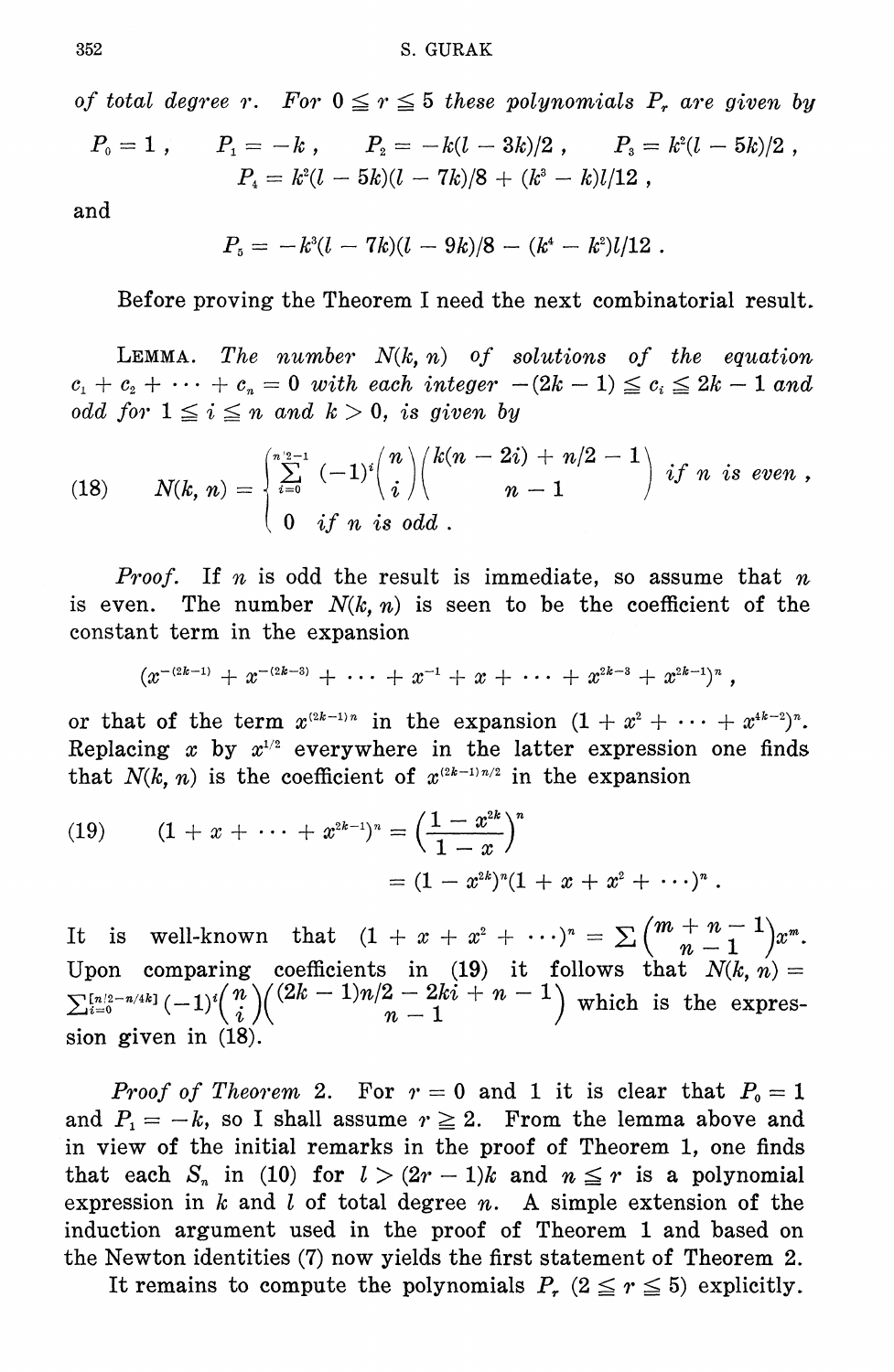I actually compute the coefficients for the minimal  $g(x)$  for  $-\theta_k$  of the form (2) first using the lemma and (7). For  $r = 2$ , since  $N(k, 2) = 2k$ one has  $S_1 = -k$  and  $S_2 = k - 2k^2$  in (10). Here  $a_1 = k$  so  $a_2 =$  $1/2(-a_1S_1-S_2) = -k(l-3k)/2$  from (7). For  $r=3$ , one also has  $S_3 = -4k^3$  so  $a_3 = (-a_2S_1 - a_1S_2 - S_3)/3 = -k^2(l - 5k)/2$  again from (7). For  $r = 4$ , since  $N(k, 4) = (16k^3 + 2k)/3$  one finds  $S_4 = (8k^3 + k)/3$ Thus  $a_4 = 1/4(-a_3S_1 - a_2S_2 - a_1S_3 - S_4) = k^2(l - 5k)(l - 7k)/8 +$  $8k^4$ .  $(k^3 - k)l/12$ . Finally, in the case  $r = 5$  since  $S_5 = -16k^5$  one finds  $a_{5} = k^{3}(l - 7k)(l - 9k)/8 + (k^{4} - k^{2})l/12$  using (7).

According for the sign changes in the coefficients of the minimal polynomial for  $\theta_k$  and  $-\theta_k$ , one immediately obtains the desired expressions  $P_r$  for the coefficients  $b_r$  ( $2 \le r \le 5$ ).

EXAMPLE 2. The pattern of the coefficients  $b<sub>r</sub>$  for the minimal polynomial (17) of the cyclotomic unit  $\theta_2$  in (16) is exhibited below for primes  $l < 20$ .

|    | Minimal polynomial $f(x)$                          |
|----|----------------------------------------------------|
|    | $x^3 - 2x^2 - x + 1$                               |
| 11 | $x^5 - 2x^4 - 5x^3 + 2x^2 + 4x + 1$                |
| 13 | $x^6 - 2x^5 - 7x^4 + 6x^3 + 5x^2 - 5x + 1$         |
| 17 | $x^3-2x^7-11x^6+14x^5+19x^4-14x^3-11x^2+2x+1$      |
| 19 | $x^9-2x^3-13x^7+18x^6+32x^5-24x^4-26x^3+7x^2+7x+1$ |

I wish to express my gratitude to Basil Gordon for his assistance in locating some of the material referenced in this paper, and to Dwight Bean for his patience and helpfulness in obtaining some valuable numerical evidence with the computer.

### REFERENCES

1. P. Bachmann, Die Lehre von der Kreistheilung, Zahlentheorie III, Leipzig, 1872.

2. Z. I. Borevich and I. R. Shafarevich, Number Theory, Academic Press, New York, 1966.

3. L. E. Dickson, Elementary Theory of Equations, Wiley, New York.

4. - Cyclotomy, higher congruences and Waring's problem, Amer. J. Math., 57 (1935), 391-424.

5. C. F. Gauss, Disquisitiones Arithmeticae, Yale University Press, New Haven, 1966. 6. P. A. Leonard and K. S. Williams, The cyclotomic numbers of order eleven, Acta Arith., 26 (1975), 365-383.

Received February 17, 1981 and in revised form October 5, 1981.

UNIVERSITY OF SAN DIEGO SAN DIEGO, CA 92110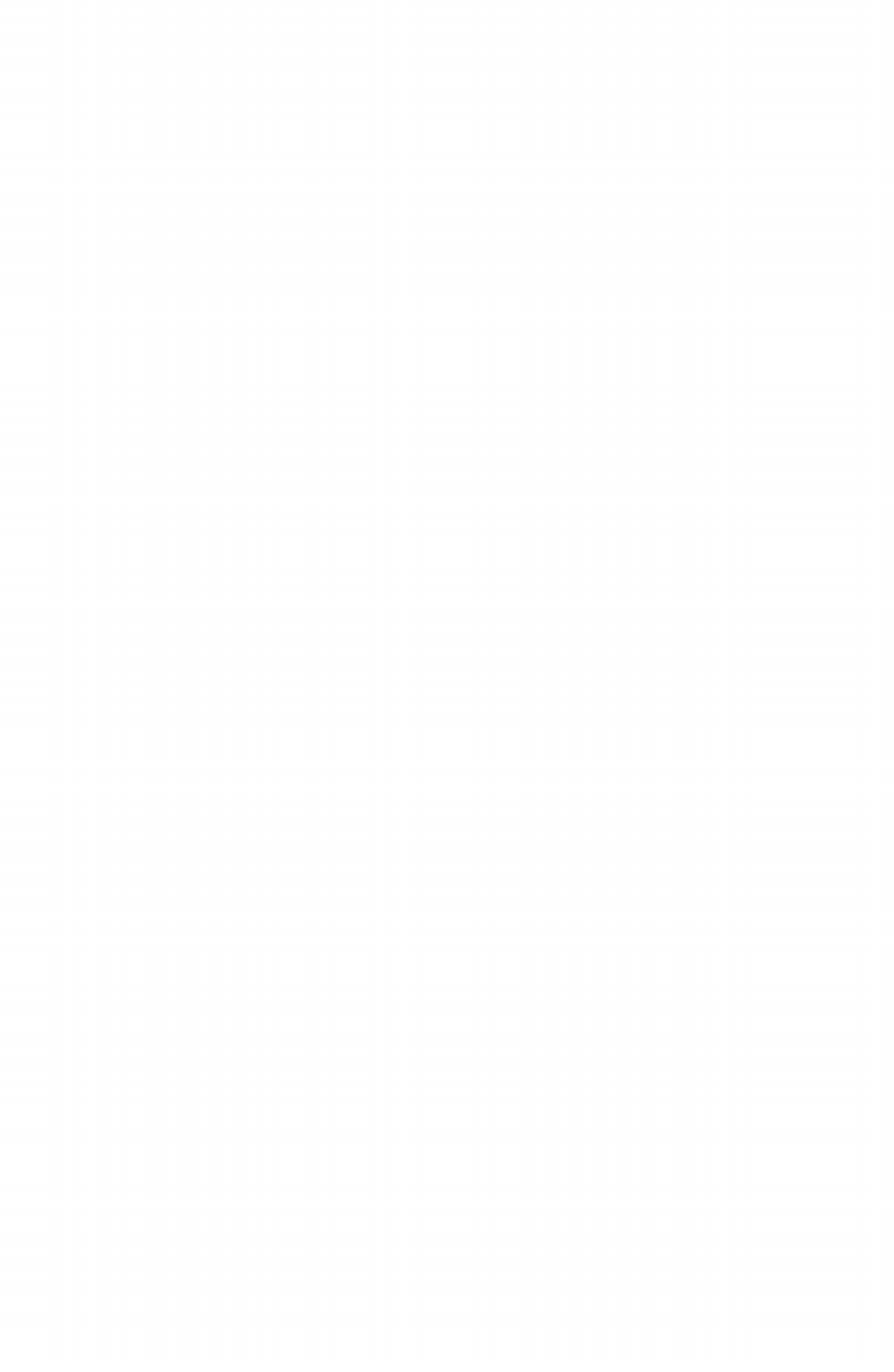## PACIFIC JOURNAL OF MATHEMATICS

### **EDITORS**

DONALD BABBITT (Managing Editor) University of California Los Angeles, CA 90024 HUGO ROSSI University of Utah Salt Lake City, UT 84112 C. C. MOORE and ARTHUR AGUS University of California Berkeley, CA 94720

J. DUGUNDJI Department of Mathematics University of Southern California Los Angeles, CA 90007 R. FINN and J. MILGRAM Stanford University Stanford, CA 94305

## **ASSOCIATE EDITORS**

| B. H. NEUMANN<br>E. F. BECKENBACH<br>R. ARENS | F. WOLF<br>K. YOSHIDA |
|-----------------------------------------------|-----------------------|
|-----------------------------------------------|-----------------------|

#### **SUPPORTING INSTITUTIONS**

The Supporting Institutions listed above contribute to the cost of publication of this Journal, but they are not owners or publishers and have no responsibility for its content or policies,

Mathematical parers intended for publication in the *Pacific Journal of Mathematics* should be in typed form or offset-reproduced, (not dittoed), double spaced with large margins. Please do not use built up fractions in the text of the manuscript. However, you may use them in the displayed equations. Underline Greek letters in red, German in green, and script in blue. The first paragraph or two must be capable of being used separately as a synopsis of the entire paper. Please propose a heading for the odd unmbered pages of less than 35 characters. Manuscripts, in triplicate, may be sent to any one of the editors. Please classify according to the scheme of Math. Reviews, Index to Vol. 39. Supply name and address of author to whom proofs should be sent. All other communications should be addressed to the managing editor, or Elaine Barth, University of California, Los Angeles, California, 90024.

50 reprints to each author are provided free for each article, only if page charges have been substantially paid. Additional copies may be obtained at cost in multiples of 50.

The *Pacific Journal of Mathematics* is issued monthly as of January 1966, Regular subscription rate: \$114.00 a year (6 Vol., 12 issues). Special rate: \$57.00 a year to individual members of supporting institution.

Subscriptions, orders for numbers issued in the last three calendar years, and changes of address shoud be sent to Pacific Journal of Mathematics, P.O. Box 969, Carmel Valley, CA 93924, U.S.A. Old back numbers obtainable from Kraus Periodicals Co., Route 100, Millwood, NY 10546.

PUBLISHED BY PACIFIC JOURNAL OF MATHEMATICS, A NON-PROFIT CORPORATION

Printed at Kokusai Bunken Insatsusha (International Academic Printing Co., Ltd.). 8-8, 3-chome, Takadanobaba, Shinjuku-ku, Tokyo 160, Japan.

> Copyright © 1982 by Pacific Journal of Mathematics Manufactured and first issued in Japan